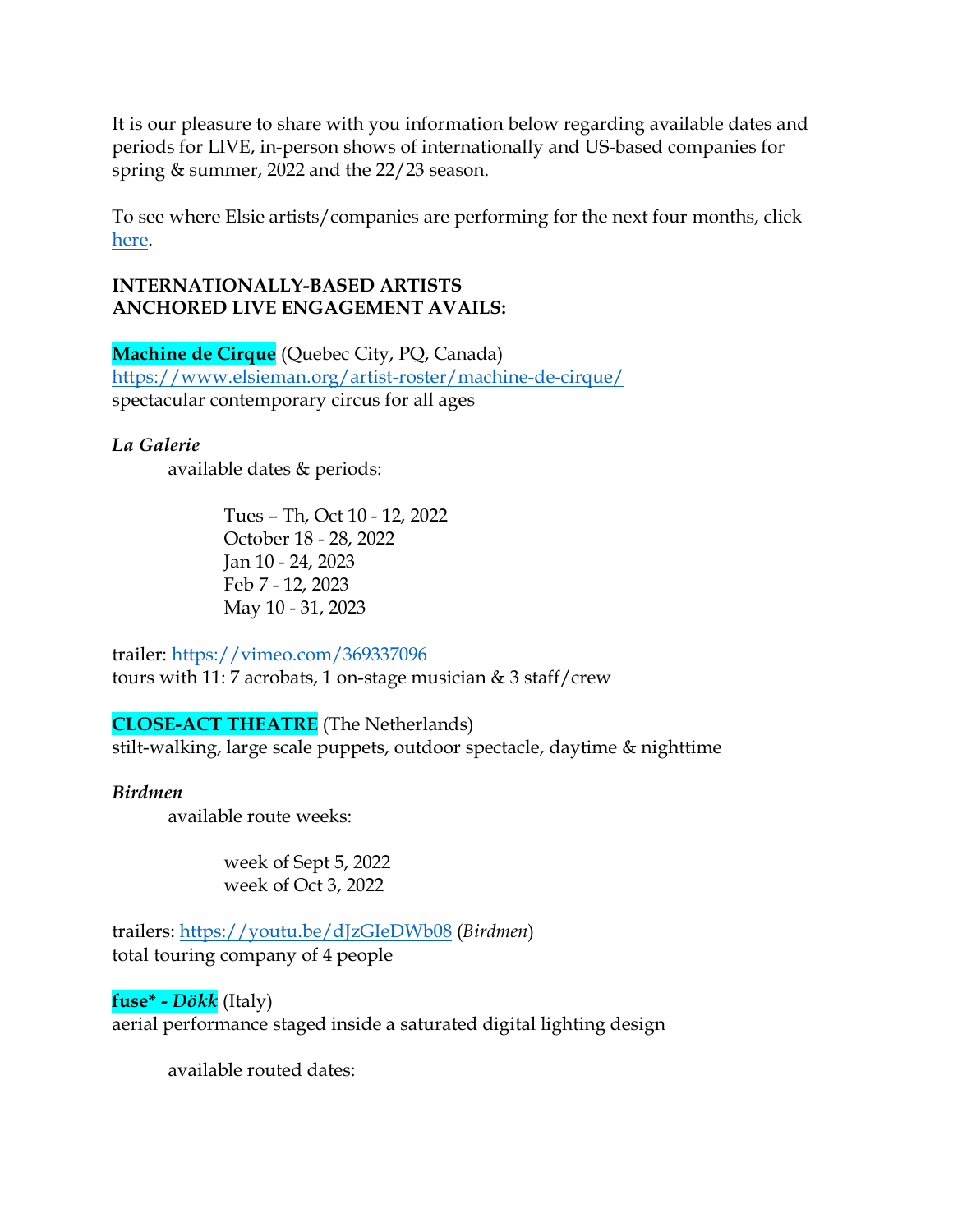Fri-Sun, Nov 25-27, 2022 Fri-Mon, Dec 2-4, 2022

*Dökk* trailer:<https://www.elsieman.org/artist-roster/fuse/> *Dökk* longer excerpts with introduction: <https://vimeo.com/manage/videos/656613215/615c18a0fc>

## **eVenti Vertical** (Italy)

acrobats performing on hung video wall, outdoor spectacle

WANTED available routed tour dates:

week of Sept 5, 2022 week of Sept 26, 2022

trailer for WANTED:<https://tinyurl.com/2xf6rc7m> more information here:<https://www.elsieman.org/artist-roster/eventi-verticali-italy/>

**In addition**, we have touring periods in place for live performances for the following US-based companies:

# **OUTDOOR:**

- **Polyglot Theatre's US-based touring company, ANTS & BEES (available touring)** period: spring, summer, fall, 2022) performed by US-based cast & crew
	- o <https://www.elsieman.org/artist-roster/polyglot-theatre/>
	- o BEES information:<https://www.polyglot.org.au/performances/bees/>
- **SWAY Productions** (formerly *Australia's Strange Fruit*), *Bloom!* (**NEW SHOW**) (dates available spring, summer & fall, 2022) performed by US-based cast & crew o <https://www.elsieman.org/artist-roster/sway/>

# **INDOOR:**

## - **LaTasha Barnes presents** *The Jazz Continuum* Black dancers & musicians embodying Jazz music & dance

We are looking for an engagement date on **Wed or Th, Jan 18 or 19, 2023** within a 300-mile radius of Boston to follow an anchored Boston engagement.

o <https://www.elsieman.org/artist-roster/latashabarnes/>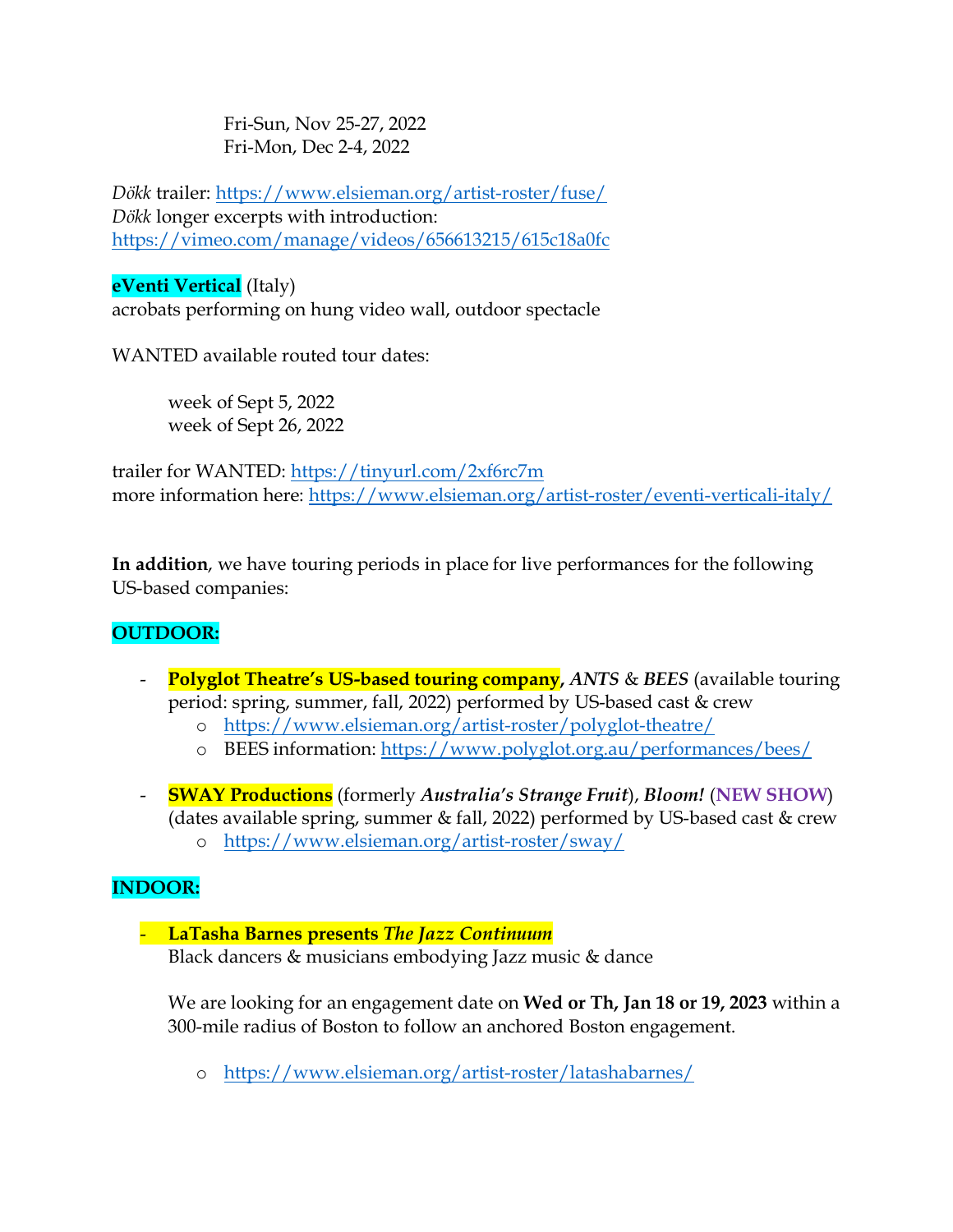#### - **Ragamala Dance Company**

classical Bharatanatyam Indian dance

#### *Fires of Varanasi: Dance of the Eternal Pilgrim*

o <https://tinyurl.com/bdf2wpdw>

available routed weeks:

week of Jan 30, 2023 week of Feb 13, 2023 week of Feb 20, 2023 week of Feb 27, 2023 week of March 13, 2023

#### *Sacred Earth*

o <https://vimeo.com/111464864>

available routed weeks:

week of March 27, 2023 week of April 3, 2023

Other periods throughout the 22/23 season are also available.

- o <https://www.elsieman.org/artist-roster/ragamala-dance-company/>
- **Ashwini Ramaswamy's** *Let the Crows Come* three legacies of dance with live music **NDP touring subsidy available!**

routed dates & weeks available:

Fri-Mon, March 3-6, 2023 week of March 6, 2023 week of March 13, 2023 M&T, March 20&21, 2023 Sat, March 25, 2023 week of April 10, 2023

Other periods throughout the 22/23 season are available.

o <https://www.elsieman.org/artist-roster/ashwini-ramaswamy/>

#### - **Manual Cinema**

cinematic shadow puppetry with live music